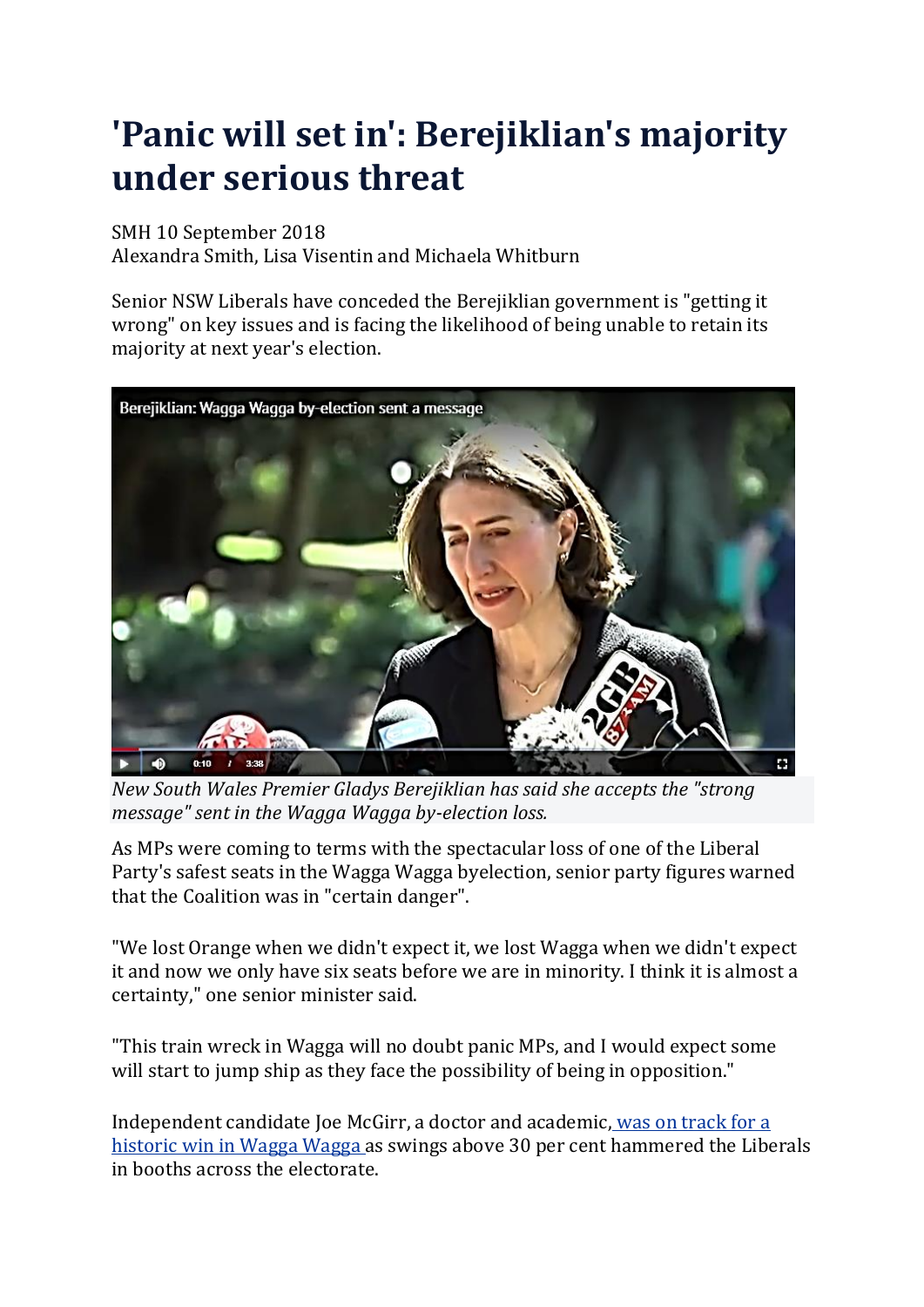Dr McGirr was still marginally ahead of the Liberal candidate Julia Ham on first preference votes, with more than 85 per cent of the vote counted on Sunday afternoon[.](javascript:void(0);)



*Premier Gladys Berejiklian and her Liberal candidate Julia Ham walk the streets of Wagga Wagga on Friday. Photo: Nick Moir*

A final result is not expected for several days but the Liberals cannot win, and Dr McGirr remained "quietly optimistic" he would hold off Labor and take the seat.

"[People] are already excited by the change that has happened," Dr McGirr said.

"This is now a marginal seat."

One senior Liberal said the loss would send shockwaves through the government and force a complete rethink of its strategy in key marginal seats.

"We will need to have a look at the issues we are campaigning on and accept that perhaps we are getting it wrong," the source said.

There was still widespread anger about council amalgamations, and the government's recently announced marine parks policy could also be problematic for the government, the source said.

The Shooters, Fishers and Farmers are gearing up to target the government's vulnerable seats over its plan to extend recreational fishing bans in zones from Newcastle to Wollongong.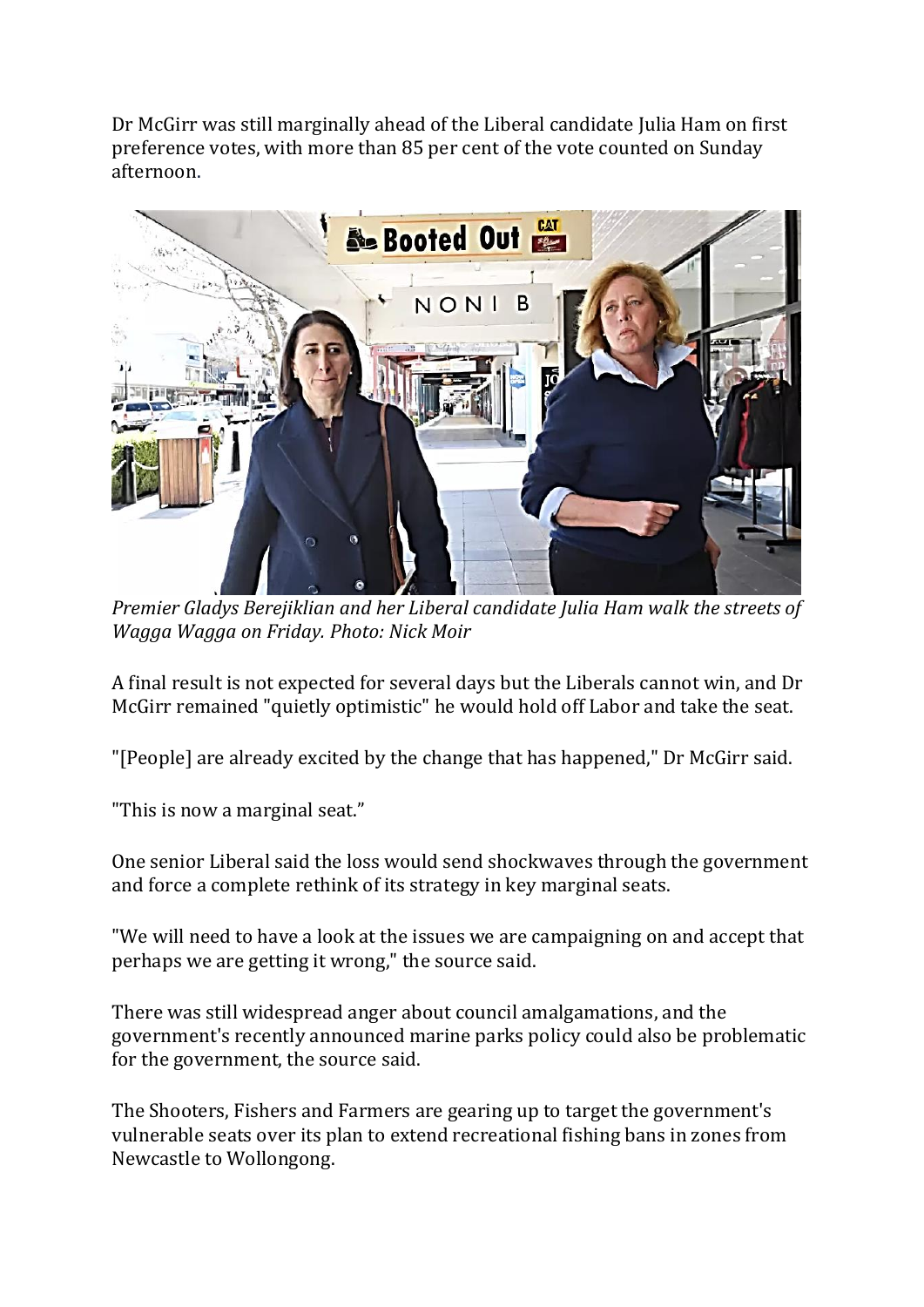But the source said that the byelection loss would ensure there was "no complacency" heading into March and should force MPs "to actually get out there and start working".

Several MPs also said the Premier had made the wrong call by insisting that the Liberals contest the seat, rather than the National Party[.](javascript:void(0);)



*Gladys Berejiklian addresses the media after the Liberals' byelection loss. Photo: James Alcock*

"They should've given it to the Nats to run," one backbencher said, adding "hindsight is a wonderful thing."

"The lesson out of this is, come March, it's a seat-by-seat proposition. Every member has to look after their own seat."

Another Liberal MP said the disastrous result meant the party now needed to bow out of the Wagga Wagga race in March.

Ms Berejiklian publicly claimed "full responsibility" for the result on Sunday morning, saying voters' mistrust of politicians at both levels of government was the deciding factor in her party's thumping defeat.

"The people of Wagga sent me and my government a very strong message [on Saturday] ... and I accept that message," Ms Berejiklian said.